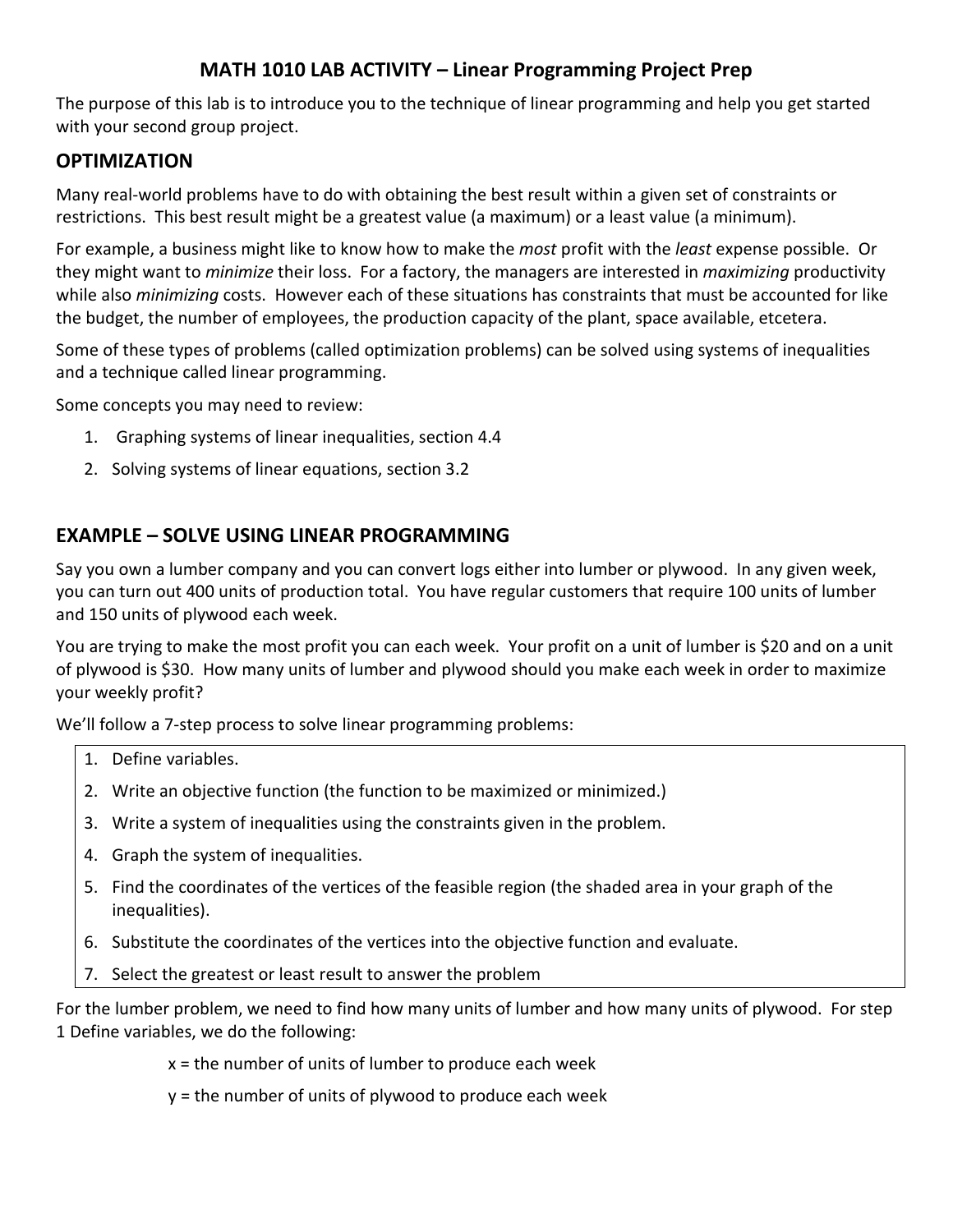We want to maximize our weekly profit and we make \$20 for selling a unit of lumber and \$30 for selling a unit of plywood, so the function we want to maximize is

Profit = money from lumber + money from plywood

Profit =  $$20x$  +  $$30 y$ 

This function is our **objective function** for step 2.

Now we need to write inequalities using the constraints in the problem. We are only able to create a total of 400 units of production each week, so we know that the number of units of lumber plus the number of units of plywood must sum to no more than 400 units. We can write this as:

$$
x + y \leq 400
$$

We know that we have to produce at least 100 units of lumber for our regular customers. That inequality would be

 $x \ge 100$ 

Also we must produce 150 units of plywood each week for our regular customers:

 $y ≥ 150$ 

That gives us a total of 3 inequalities that represent all of these restrictions or constraints. When we write all the **constraints** (the inequalities) together with the **objective function** (the profit function we wrote) this is called a **linear programming problem**.

> $x + y \le 400$  $x \geq 100$  $y \geq 150$ Profit =  $$20x + $30y$

To solve a system of inequalities we graph the solution set like we did in section 4.4.

1. Work with a partner to graph the three inequalities on the following graph (next page), and shade the intersection of all three. Remember to label the x and y axes with words to indicate what the variables represent.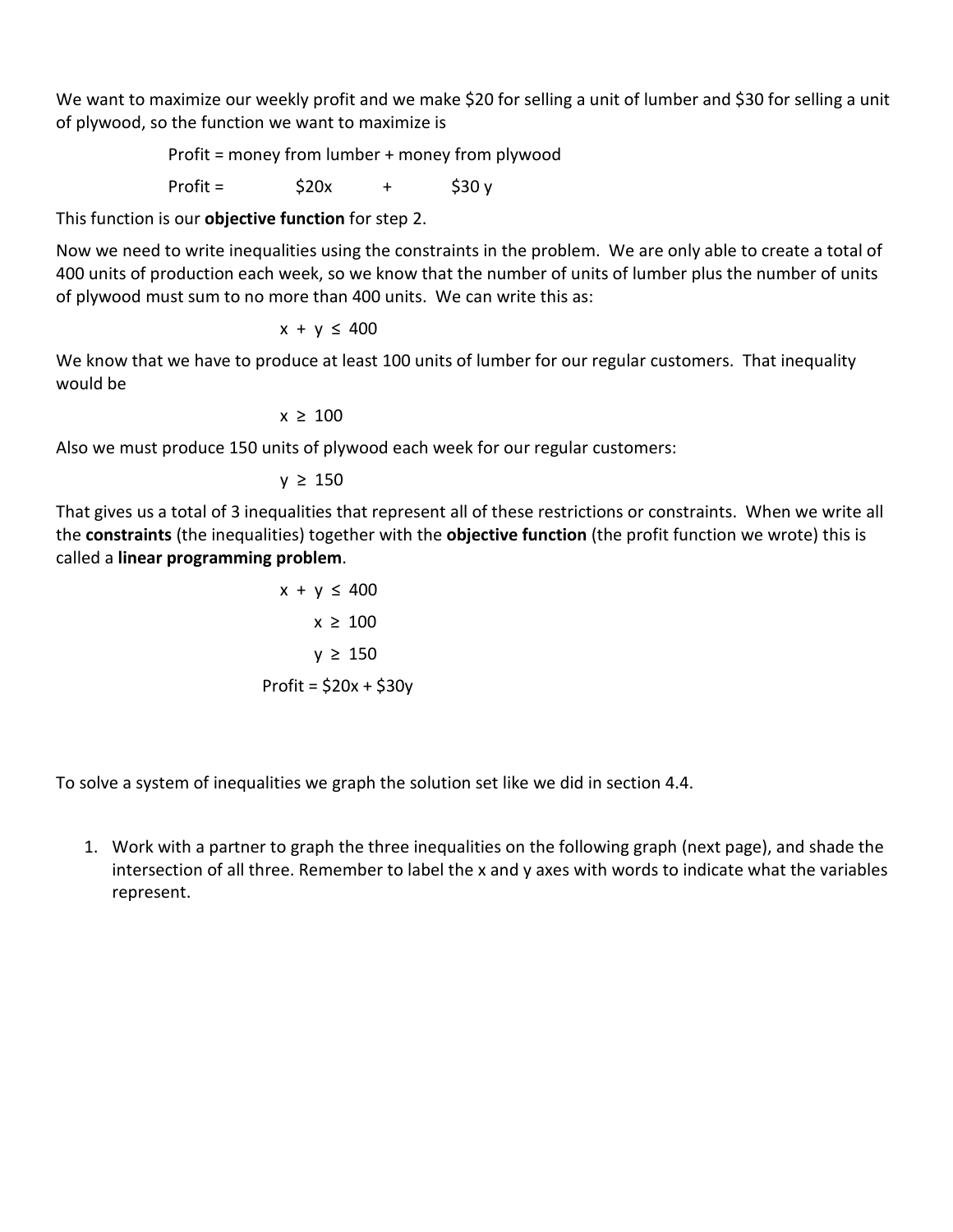| $\uparrow$<br>y<br>$+400$ | $^+$            | $^+$              | $^{+}$       | ÷                  | ÷          | ÷                | ÷        | ÷                | $\ddag$                  | ÷                | ÷         | $\ddag$           | $\ddag$    | $\ddag$             | ÷                  | $\ddag$      | ÷        | ÷          | ÷             | $\ddag$          | $^+$                  |
|---------------------------|-----------------|-------------------|--------------|--------------------|------------|------------------|----------|------------------|--------------------------|------------------|-----------|-------------------|------------|---------------------|--------------------|--------------|----------|------------|---------------|------------------|-----------------------|
| $+380$                    | $\ddot{}$       | ÷                 | ÷            | $\pm$              | t          | ÷                | ÷        | $^+$             | $\pm$                    | t                | t         | t                 | $\pm$      | t                   | ÷                  | t            | $\pm$    | t          | ÷             | $\pm$            | $\pm$                 |
| $+360$                    | $^+$            | $\mathrm{+}$      | $^+$         | $^+$               | $\ddag$    | $\pm$            | $^+$     | $^+$             | $^+$                     | $\pm$            | $\ddag$   | $^+$              | $^+$       | $^+$                | $^+$               | $\mathrm{+}$ | $\ddag$  | $\ddag$    | $^+$          | $^+$             | $^+$                  |
| $+340$                    | $\ddag$         | $\mathrm{+}$      | $\pm$        | $^+$               | $\ddag$    | $\ddag$          | $\ddag$  | $\ddag$          | $\ddag$                  | $\ddot{}$        | $\ddag$   | $\ddag$           | $\ddag$    | $\ddag$             | $^+$               | $\ddag$      | $\ddag$  | $\ddag$    | $\pm$         | $^+$             | $^+$                  |
| $+320$                    | $\ddag$         | $\ddag$           | $\ddag$      | $\ddag$            | $\ddag$    | $^{+}$           | $\ddag$  | $\ddag$          | $\ddag$                  | $\ddot{}$        | $\ddot{}$ | $\ddag$           | $\ddag$    | $\ddag$             | $^+$               | $\ddag$      | $\ddag$  | $\ddag$    | $^+$          | $^+$             | $^+$                  |
| $+300$                    | $\pm$           | $\pm$             | $\pm$        | $\ddag$            | ÷          | $\pm$            | $\ddag$  | $\ddag$          | $\pm$                    | ÷                | ÷         | $\pm$             | $\pm$      | $\ddot{}$           | $\pm$              | $\pm$        | ÷        | $\pm$      | $\pm$         | $\pm$            | $\pm$                 |
| $+280$                    | $^+$            | $^+$              | $^+$         | $^+$               | $^+$       | $\pm$            | $^+$     | $^+$             | $^+$                     | $\ddag$          | $^+$      | $^+$              | $^+$       | $^+$                | $^+$               | $\mathrm{+}$ | $\ddag$  | $^+$       | $^+$          | $^+$             | $^+$                  |
| $+260$                    | $\ddag$         | $\ddag$           | $\mathrm{+}$ | $^+$               | $\ddag$    | $\ddag$          | $\ddag$  | $\ddag$          | $\ddag$                  | $\ddag$          | $\ddag$   | $\ddag$           | $\ddag$    | $^{+}$              | $\mathrm{+}$       | $\ddag$      | $\ddag$  | $\ddag$    | $\ddag$       | $^+$             | $^+$                  |
| $+240$                    | $\ddag$         | $\qquad \qquad +$ | $\ddag$      | $\ddag$            | $\ddag$    | $\ddag$          | $\ddag$  | $\ddag$          | $\ddag$                  | $\ddot{}$        | $\ddot{}$ | $\qquad \qquad +$ | $\ddag$    | $\ddag$             | $^+$               | $\ddag$      | $\ddag$  | ÷          | $^+$          | $^+$             | $^+$                  |
| $+220$                    | $\ddag$         | $\ddag$           | $\pm$        | $\pm$              | ÷          | $\ddag$          | $\ddag$  | $\pm$            | $^+$                     | $\ddag$          | ÷         | $^+$              | $\ddag$    | $\ddot{}$           | $\pm$              | $\pm$        | ÷        | t          | $^+$          | $\pm$            | $^+$                  |
| $+200$                    | $^+$            | $^+$              | $^+$         | $^+$               | ÷          | $\pm$            | $^+$     | $\ddag$          | $\ddag$                  | $\pm$            | $\ddot{}$ | $\pm$             | $\pm$      | $\ddot{}$           | $^+$               | $\pm$        | $\pm$    | $\ddag$    | ÷             | $^+$             | $\pm$                 |
| $\pm 180$                 | $^+$            | $\mathrm{+}$      | $^+$         | $^+$               | $\ddag$    | $\ddag$          | $^+$     | $\mathrm{+}$     | $^+$                     | $^+$             | ÷         | $^+$              | $\pm$      | $\ddag$             | $^+$               | $\mathrm{+}$ | $\ddag$  | $\ddag$    | $^+$          | $^+$             | $^+$                  |
| $+160$                    | $\ddag$         | $\ddag$           | $\ddag$      | $\ddag$            | $\ddag$    | ÷                | $\ddag$  | $\ddag$          | $\ddag$                  | $\ddot{}$        | ÷         | $\ddag$           | $\ddag$    | $\ddagger$          | $\ddag$            | $\ddag$      | $\ddag$  | $\ddag$    | $^+$          | $\ddag$          | $^+$                  |
| $+140$                    | $\ddag$         | $\ddag$           | $\ddag$      | $\pm$              | $\ddag$    | $\ddag$          | $\ddag$  | $\ddag$          | $\ddag$                  | $\ddag$          | $\ddag$   | $\qquad \qquad +$ | $\ddot{}$  | $\ddag$             | $\pm$              | $\ddag$      | $\ddag$  | $\ddag$    | $\pm$         | $\ddag$          | $^+$                  |
| $+120$                    | $^+$            | $^+$              | $^+$         | $^+$               | ÷          | $^+$             | $^+$     | $\ddagger$       | $^+$                     | $\ddag$          | ÷         | $^+$              | $^+$       | $^+$                | $^+$               | $\pm$        | ÷        | $\ddagger$ | $^+$          | $^+$             | $^+$                  |
| $\pm 100$                 | $^+$            | $\ddag$           | $\pm$        | $^+$               | $\pm$      | $^+$             | $\ddag$  | $\ddot{}$        | $\ddag$                  | $\pm$            | $\ddag$   | $\ddag$           | $\ddag$    | $^{+}$              | $\hskip 0.025in +$ | ÷            | $^+$     | $^+$       | $^+$          | $\ddag$          | $^+$                  |
| $+80$                     | $\ddag$         | $^+$              | $\pm$        | $^+$               | $\ddag$    | $\ddag$          | $\ddag$  | $\ddag$          | $\ddag$                  | $\ddot{}$        | $\ddag$   | $\qquad \qquad +$ | $\ddag$    | $\ddag$             | $^+$               | $\ddag$      | $\ddag$  | $\ddag$    | $^+$          | $\ddag$          | $\!+$                 |
| $+60$                     | $\ddag$         | $^+$              | $^+$         | $^+$               | $\ddag$    | $\ddag$          | $\ddag$  | $\ddag$          | $^+$                     | $\ddag$          | $\ddag$   | $\qquad \qquad +$ | $\ddag$    | $\ddag$             | $^+$               | $^+$         | $\ddag$  | $\ddag$    | $^+$          | $^+$             | $^+$                  |
| $+40$                     | $\ddag$         | ÷                 | $\pm$        | $^+$               | ÷          | ÷                | ÷        | t                | $\pm$                    | ÷                | t         | $\pm$             | $^+$       | $\ddot{}$           | $\pm$              | $\pm$        | ÷        | t          | ÷             | $\pm$            | $\pm$                 |
| $+20$ +                   | $\ddagger$      | $^+$              | $\ddagger$   | $\ddag$            | $\ddag$    | ÷                | $\pm$    | $\ddag$          | $\ddagger$               | $\ddot{}$        | $\ddot{}$ | $\ddag$           | $\pm$      | $\ddot{}$           | $\pm$              | ÷            | $\pm$    | $\ddag$    | $\ddag$       | $\ddag$          | $^+$                  |
|                           | ┭               |                   |              | Ť                  |            |                  |          | Ť                | ╉                        |                  |           |                   |            |                     |                    |              |          |            |               |                  | $\mathbf x$<br>$\ast$ |
| $-20$<br>$+20$<br>┷       | 20<br>$\ddot{}$ | 40<br>$+$         | 60<br>$+$    | 80<br>$\leftarrow$ | 100<br>$+$ | 120<br>$\ddot{}$ | 140<br>÷ | 160<br>$\ddot{}$ | 180<br>$\qquad \qquad +$ | 200<br>$\ddot{}$ | 220<br>÷  | 240<br>$+$        | 260<br>$+$ | 280<br>$\leftarrow$ | 300<br>$+$         | 320<br>$+$   | 340<br>÷ | 360<br>÷   | 380<br>$\div$ | 400<br>$\ddot{}$ | 420<br>$\leftarrow$   |

You can see that your shaded area is shaped like a triangle. This shaded area is called the **feasible region**. Points in that area are potential solutions to this problem of how much lumber and how much plywood to make.

For example, notice that the point (180, 180) is in the feasible region. This would represent producing 180 units of lumber and 180 units of plywood each week. That meets all the constraints (go look at them to verify!) and also meets our restriction on total number of units produced per week.

It turns out that the **corners** of this region are the potential combinations that may maximize our objective function (our maximum profit per week). So first we need to find the coordinates of the corners. For this problem they are **(100, 300)**, **(250, 150)**, and **(100, 150).** Be sure you can verify this algebraically!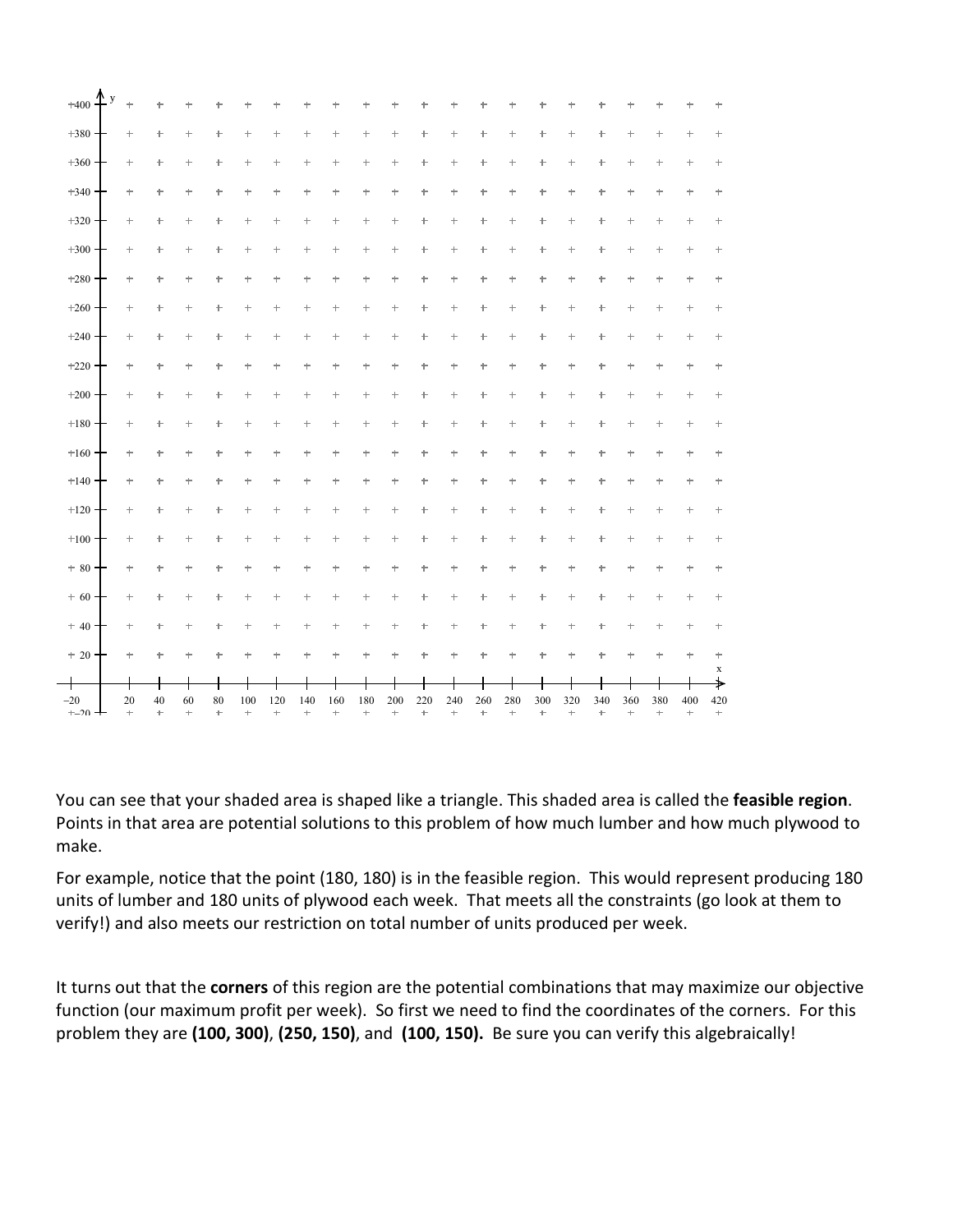To figure-out which is the best one, we plug each solution into our **objective function** (the profit function), then select the solution that gives us the largest profit.

$$
Profit = $20x + $30y
$$

- 2. Evaluate the profit for the first corner: (100,300). This is when we manufacture 100 units of lumber and 300 units of plywood in a week. What is the profit for that week?
- 3. Now evaluate the profit function at the corner (250, 150).

- 4. Finally evaluate the profit function at the corner (100, 150).
- 5. How many units of lumber and plywood should you make each week in order to maximize your weekly profit? (Remember to write a complete sentence.)

6. Now reflect on how you used the 7-step process to solve this optimization problem. Will you be able to apply it to a new problem?

To see more examples of linear programming problems and their solutions, see chapter 4.5 of your textbook.